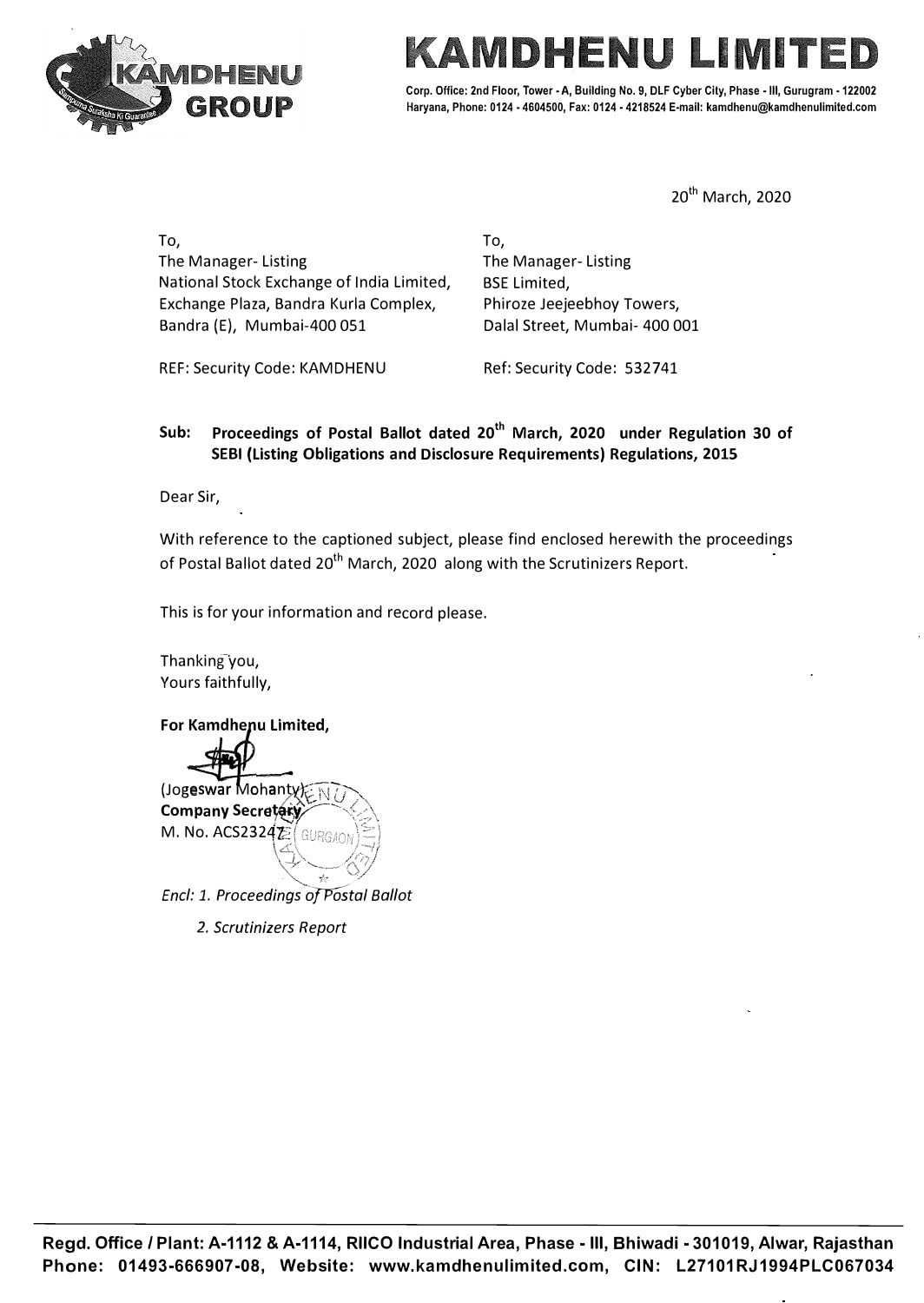

ENU LIMI' Corp. Office: 2nd Floor, Tower - A, Building No. 9, DLF Cyber City, Phase - III, Gurugram - 122002 Haryana, Phone: 0124 • 4604500, Fax: 0124 • 4218524 E-mail: kamdhenu@kamdhenulimited.com

# **MINUTES OF PROCEEDINGS OF RESULTS OF THE RESOLUTION PASSED THROUGH POSTAL BALLOT/E-VOTING BY THE MEMBERS OF KAMDHENU LIMITED ON FRIDAY, THE 20TH DAY OF MARCH, 2020 AT A-1112 & 1114, RIICO INDUSTRIAL AREA, PHASE - Ill, BHIWADI - 301019, ALWAR, RAJASTHAN FROM 4:30 P.M. TO 5:00 P.M.**

### **Background**

The Company had at the Board Meeting held on  $31<sup>st</sup>$  January, 2020, decided to obtain consent of the members, pursuant to the provisions of Section 110 and other applicable provisions, if any, of the Companies Act, 2013 ("the Act") read with Companies (Management and Administration) Rules, 2014 ("the Rules"), as amended or restated from time to time, Securities and Exchange Board of India (Listing Obligations and Disclosure Requirements) Regulations, 2015 ("the Listing Regulations") and other applicable laws and regulations (including any statutory modification or re-enactment thereof for the time being in force) and had issued a postal ballot notice dated  $31<sup>st</sup>$ January, 2020 to obtain approval from the members through postal ballot/e-voting in respect of following Special Resolutions:

- 1. TO CONSIDER AND APPROVE THE SHIFTING OF REGISTERED OFFICE OF THE COMPANY FROM THE STATE OF RAJASTHAN TO THE STATE OF HARYANA.
- 2. TO CONSIDER AND APPROVE THE AMENDMENT IN "KAMDHENU EMPLOYEE STOCK OPTION SCHEME 2017"(ESOS, 2017).
- 3. TO CONSIDER AND DESIGNATE MR. SATISH KUMAR AGARWAL AS CHAIRMAN & MANAGING DIRECTOR OF THE COMPANY AND CONTINUATION OF HIS APPOINTMENT EVEN AFTER ATTAINING THE AGE OF 70 YEARSFOR A PERIOD OF 3 CONSECUTIVE YEARS WITH EFFECT FROM 1<sup>ST</sup>APRIL, 2020 UPTO 31<sup>ST</sup>MARCH, 2023.

The Board of Directors had made the following appointments in the Board Meeting held on  $31<sup>st</sup>$  January, 2020:

• Mr. Praveen Kumar Bharti, Advocate of M/s Rajeev Goel& Associates, Advocates & Solicitors, Delhi has been appointed as the Scrutinizer for conducting the postal ballot process in a fair and transparent manner.

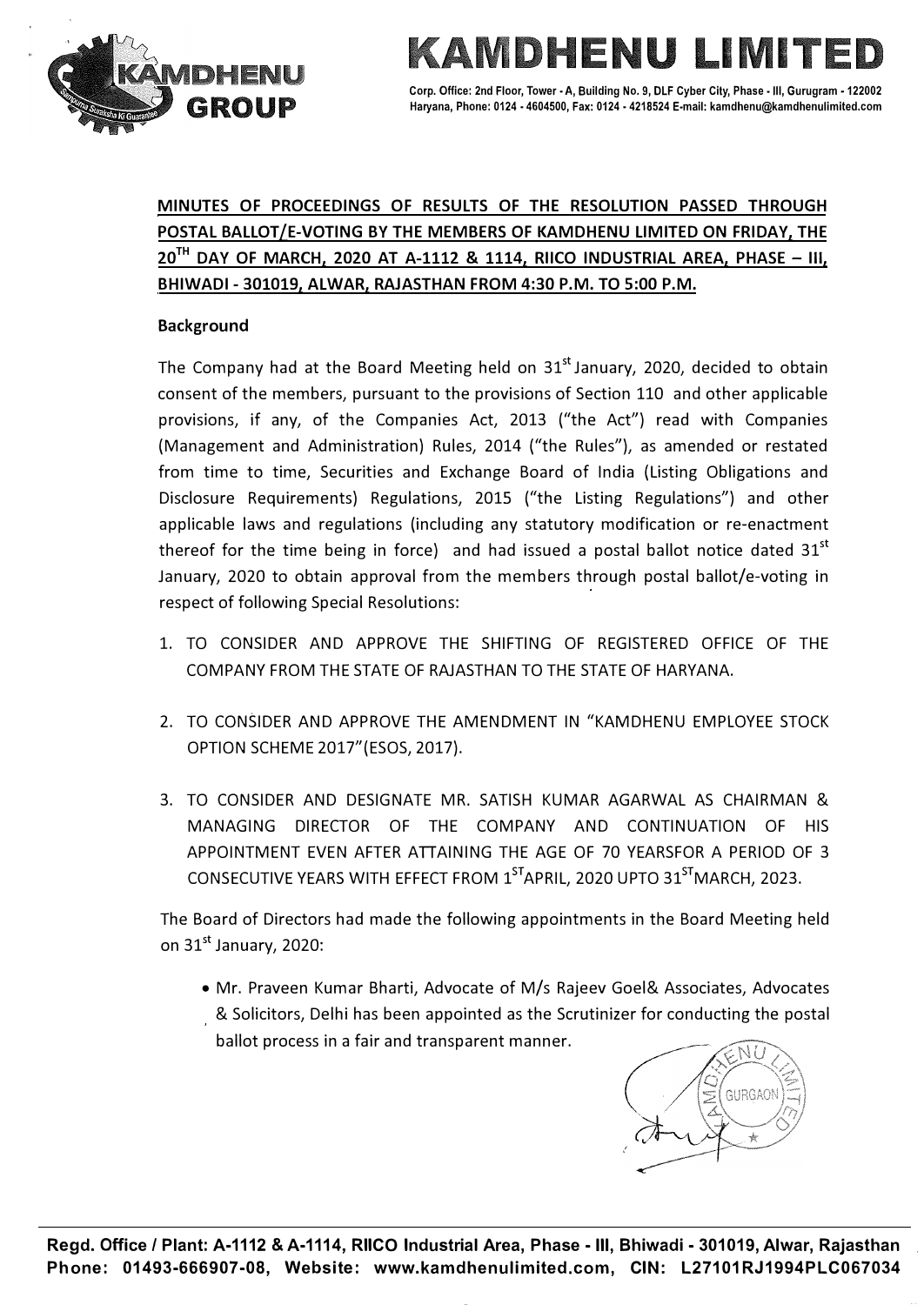- Mr. Satish Kumar Agarwal, Chairman & Managing Director of the Company and Mr. Jogeswar Mohanty, Company Secretary of the Company as the persons responsible for the entire postal ballot process.
- Mr. Satish Kumar Agarwal, Chairman & Managing Director, and in his absence, any director authorized by him, to announce the results of the Postal Ballot.
- The Company had appointed KFin Technologies Private Limited {Karvy}, the agency which provided the electronic platform to shareholders of the Company to vote through electronic mode.

The notice of postal ballot containing resolutions, explanatory statements, postal ballot form, e-voting user ID and password and a self addressed pre-paid business reply envelop (as applicable) were sent to the members and others concerned including Statutory Auditors, Directors, Stock exchanges etc. through courier/email. The dispatch of notice of postal ballot along with postal ballot forms and business reply envelope (postage prepaid) was completed on Saturday the 15<sup>th</sup> Day of February, 2020.

The notice of postal ballot/e-voting was also placed on the website of the Company. The intimation about completion of dispatch of the postal ballot form/e-voting password along with instructions and last date for receipt of reply from shareholders was also intimated to the members by way of publication of advertisement in newspapers on Wednesday the 19<sup>th</sup> day of February, 2020 in English Language in Financial Express (All India Editions) and in Hindilanguage in Jansatta(Delhi Edition).

Members were advised to carefully read the instructions before casting their votes and were also advised to vote through electronic mode on or before the closure of e-voting period on Wednesday, the 18<sup>th</sup>day of March, 2020 at 5:00 P.M. and return the duly completed forms in the attached self-addressed pre-paid envelop, so as to reach the Scrutinizer on or before the close of business hours Wednesday, the  $18<sup>th</sup>$  day of March, 2020.

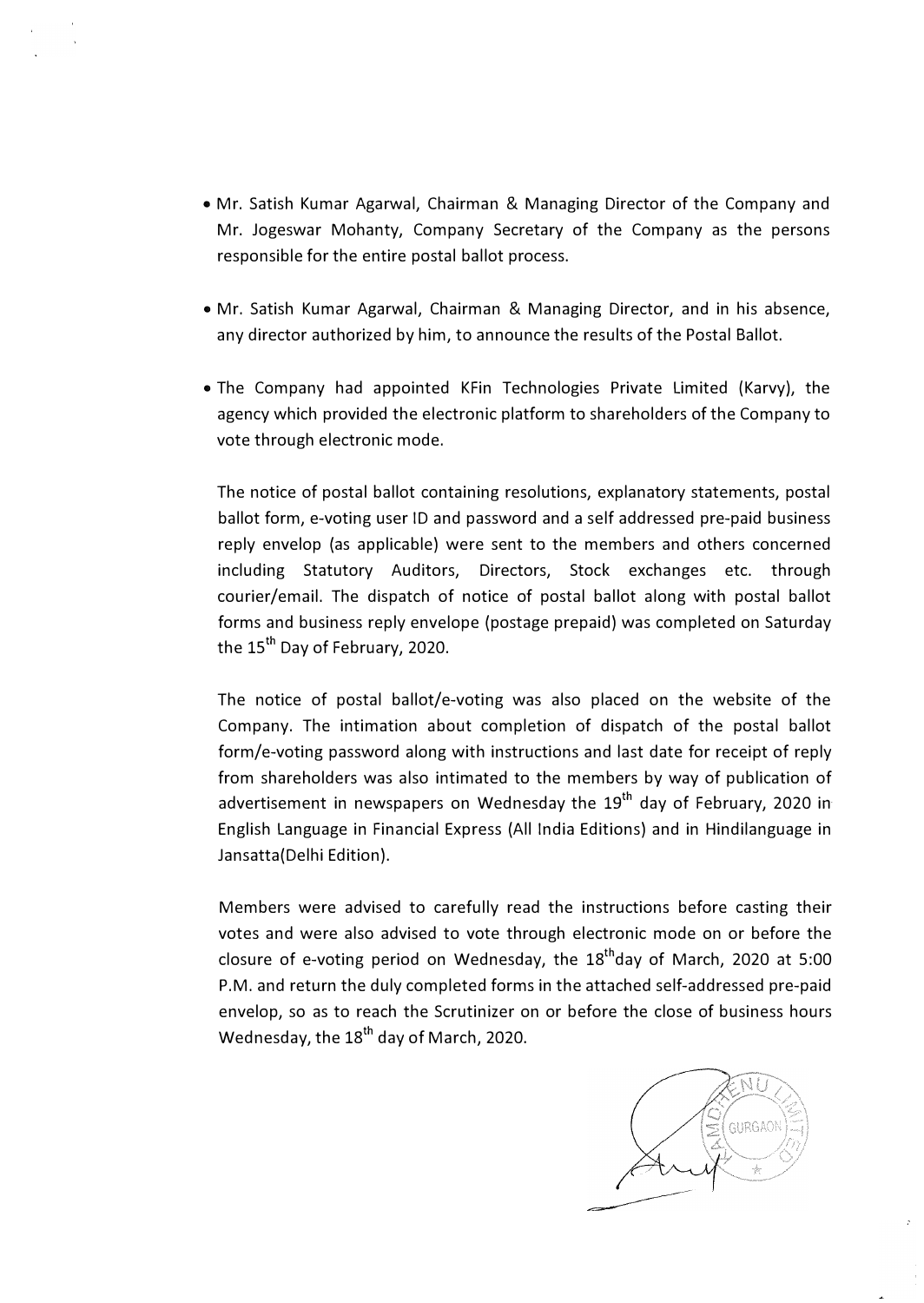As intimated to the members through the postal ballot notice:

- i. Any extraneous paper found in business reply envelope had not been considered by the Scrutinizer and destroyed and the Company and / or the Scrutinizer shall not be held responsible for the same.
- ii. The postal ballot form received after the close of working hours (i.e. 5:00 P.M.) on Wednesday, the  $18<sup>th</sup>$  day of March, 2020 have been treated as if the reply from such Member has not been received.
- iii. Voting rights have been reckoned on the paid up value of shares registered in the name of the members as on Friday,  $07<sup>th</sup>$  February, 2020.
- iv. Incomplete, unsigned or incorrectly filled Postal Ballots forms or bearing more than one tick  $(1)$  mark have been rejected by the Scrutinizer.

The Scrutinizer carried out the scrutiny of postal ballot forms received physically and the votes polled electronically upto the close of the working hours on Wednesday, the 18<sup>th</sup> day of March, 2020(being the last date fixed for the receipt of duly filled postal ballot forms)and theScrutinizer submitted his report on Friday, 20<sup>th</sup>March, 2020.

On the basis of the report of the Scrutinizer, Mr. Satish Kumar Agarwal, Chairman & Managing Director of the Company, declared the results of the postal ballot/e-voting on Friday,  $20^{th}$ March, 2020 at 5:00 P.M.

The last date of receiving of the postal ballot/e-voting will be taken to be the date of passing of the resolutions. The results of postal ballot/e-voting along with the Scrutinizer's report shall be placed at the website of the Company at www.kamdhenulimited.com and on the website of Kfin- Technologies Private Limiedatwww.evoting.karvy.com

On the basis of report of e-voting and postal ballot submitted by the Scrutinizer, the Resolution as mentioned in the Postal Ballot Notice dated 31<sup>st</sup> day of January, 2020 have been passed as Special Resolution as per following details:

### **SPECIAL RESOLUTION:**

**1. TO CONSIDER AND APPROVE THE SHIFTING OF REGISTERED OFFICE OF THE COMPANY FROM THE STATE OF RAJASTHAN TO THE STATE OF HARYANA.**

**"RESOLVED THAT** pursuant to the provisions of Section 12, 13 and all other applicable provisions, if any, of the Companies Act, 2013 (the "Act") read with Rule 30 of the Companies {Incorporation) Rules, 2014 (including any statutory modification(s), or re-

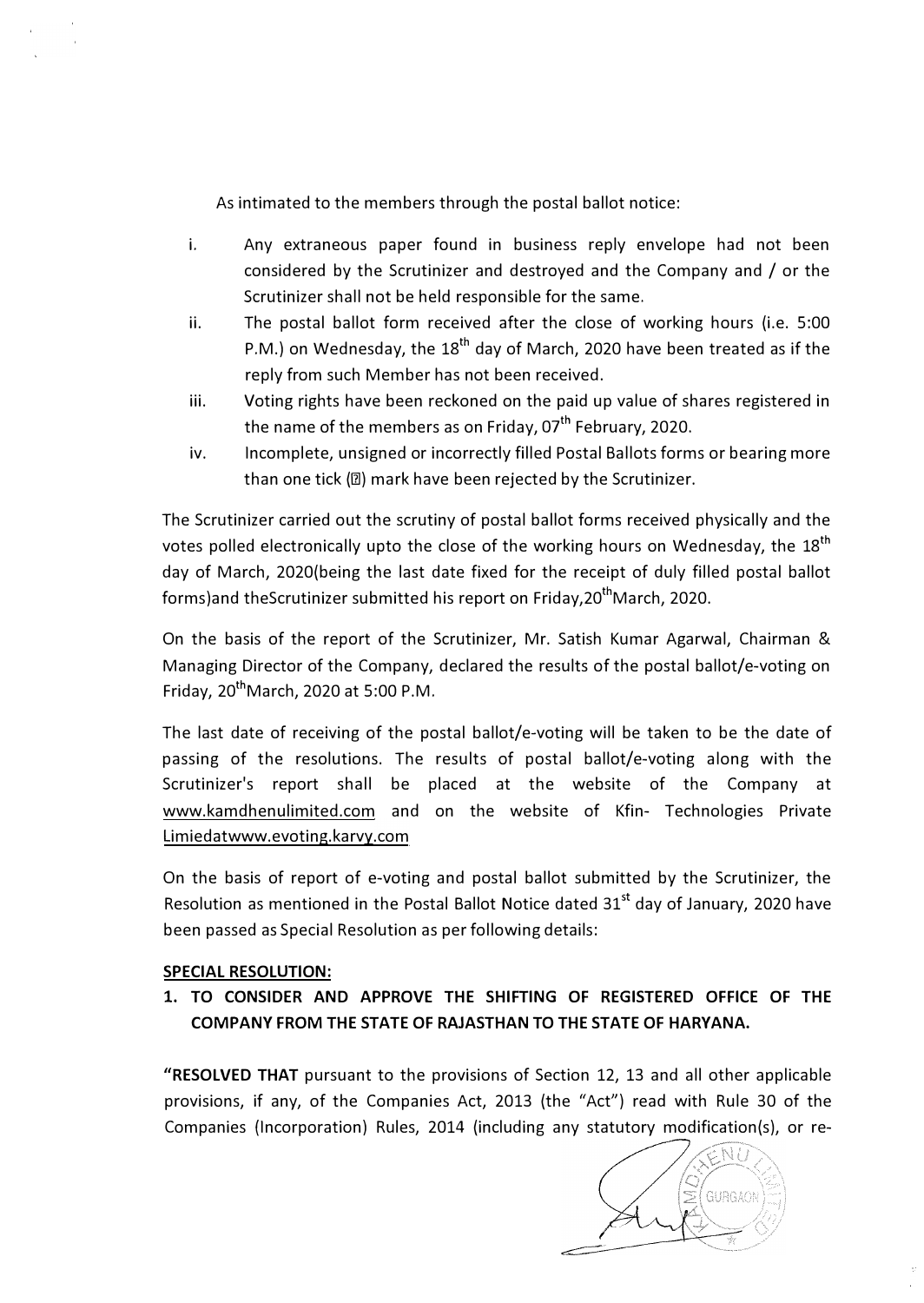enactment(s) thereof for the time being in force) and subject to the approval of the Central Government through the office of the Regional Director, Ministry of Corporate Affairs and other authority(ies), if any, and subject to such other approvals, permissions and sanctions, as may be required under the provisions of the said Act or under any other law for the time being in force, the consent of the members be and is hereby accordedfor shifting of the Registered Office of the Company from the State of Rajasthan to the State of Haryana.

**RESOLVED FURTHER THAT** existing Clause 11 of the Memorandum of Association of the Company be and is hereby substituted with the following clause:

II. The Registered Office of the Company will be situated in the State of Haryana.

**RESOLVED FURTHER THAT** the Board of Directors of the Company(hereinafter referred to as "the Board" which term shall be deemed to include any Committee of the Board constituted by the Board of Directors), be and is hereby authorized to make necessary application(s)/petition with the Central Government through the office of the Regional Director, Ministry of Corporate Affairs and other competent authorities, if any, for the aforesaid shifting of registered office; to agree to such conditions or modifications that may be imposed, required or suggested by the Central Government, the Regional Director, Ministry of Corporate Affairs and other competent authorities, if any, or that may otherwise be deemed fit or proper by the Board; to delegate all or any of the aforesaid powers/ authorities to any committee of Directors, to Director(s), officers, legal counsel, advisors or consultants of the Company to settle all questions or difficulties that may arise with regard to the aforesaid in such manner as it may determine in its absolute discretion, without requiring the Board to secure any further consent or approval of the members of the Company; and to take such steps and to do all such acts, deeds, matters and things as may be required, necessary, proper or expedient, to give effect to this Resolution."

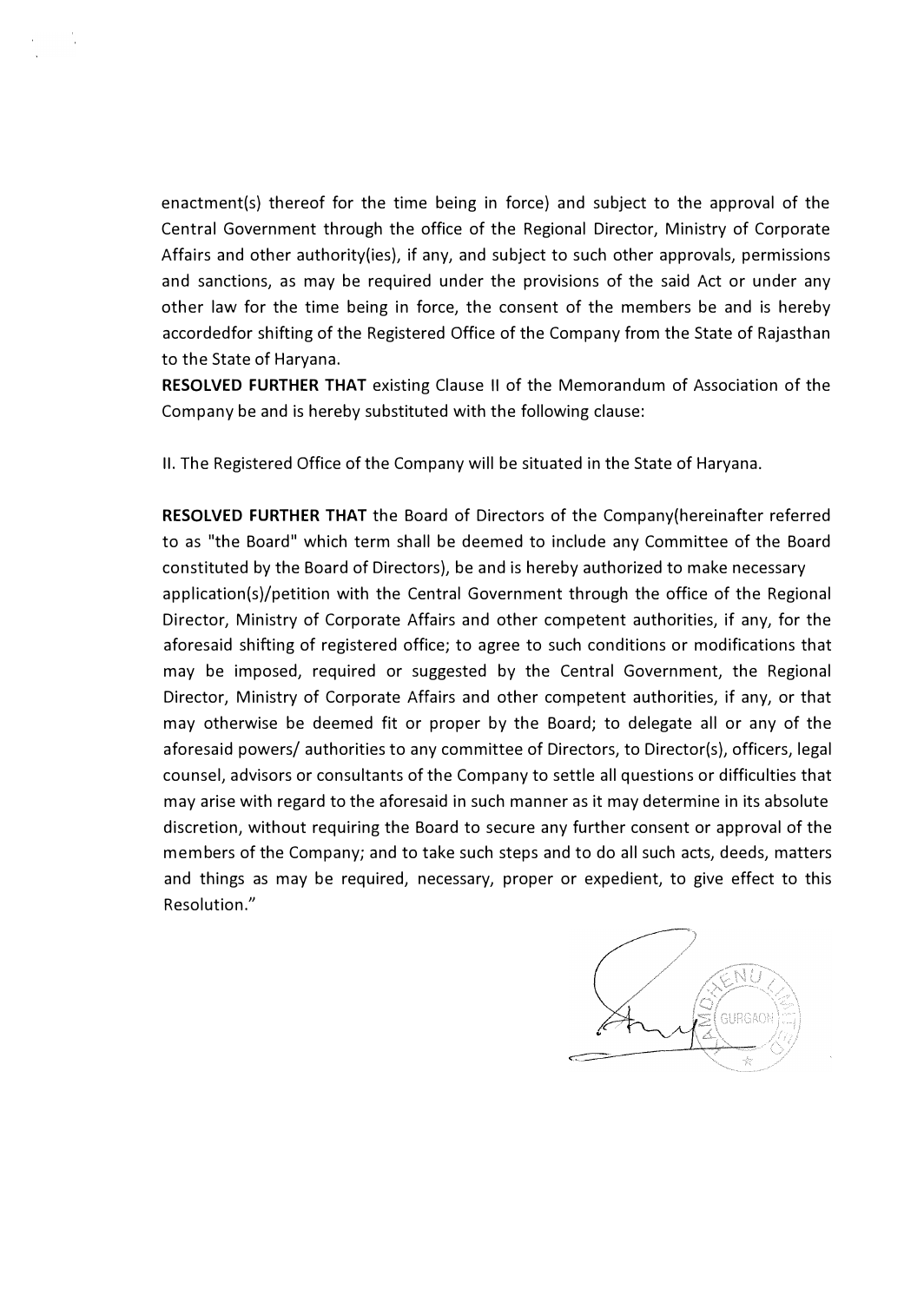#### **Voting result**

| Item No. 1: Shifting of Registered Office of the Company from the State of Rajasthan to the State of<br>Haryana |                       |              |                              |              |                       |                        |  |  |
|-----------------------------------------------------------------------------------------------------------------|-----------------------|--------------|------------------------------|--------------|-----------------------|------------------------|--|--|
|                                                                                                                 | E-Votes               |              | <b>Physical Voting</b>       |              | <b>Total</b>          |                        |  |  |
|                                                                                                                 | No. of<br>Shareholder | No. of Votes | No. of<br><b>Shareholder</b> | No. of Votes | No. of<br>Shareholder | No. of<br><b>Votes</b> |  |  |
| Total<br><b>Votes Cast</b>                                                                                      | 44                    | 17659387     | 16                           | 196          | 60                    | 17659583               |  |  |
| Total<br>Valid                                                                                                  |                       |              |                              |              |                       |                        |  |  |
| <b>Votes</b><br>Total                                                                                           | 44                    | 17659387     | 16                           | 196          | 60                    | 17659583               |  |  |
| Invalid<br><b>Votes</b>                                                                                         | 0                     | $\mathbf{0}$ | $\mathbf{0}$                 | $\mathbf{0}$ | $\Omega$              | $\mathbf{0}$           |  |  |
| Total<br>Votes in                                                                                               |                       |              |                              |              |                       |                        |  |  |
| favour of<br><b>Resolution</b>                                                                                  | 44                    | 17659387     | 4                            | 135          | 48                    | 17659522               |  |  |
| Total<br><b>Votes</b>                                                                                           |                       |              |                              |              |                       |                        |  |  |
| against the<br>Resolution                                                                                       | $\mathbf{0}$          | 0            | $12 \,$                      | 61           | $12 \,$<br>$45 - 79$  | 61                     |  |  |

#### **Result:**

**Special Resolution passed with requisite majority** 

# **2. TO CONSIDER AND APPROVE THE AMENDMENT IN "KAMDHENU EMPLOYEE STOCK OPTION SCHEME 2017"(ESOS, 2017).**

**"RESOLVED THAT** pursuant to the provisions of Section 62 and all other applicable provisions, if any, of the Companies Act, 2013 {the "Act") and the Companies {Share Capital and Debentures) Rules, 2014 {including any statutory modifications or reenactment thereof), and the provisions of the Securities and Exchange Board of India {Share Based Employee Benefits) Regulations, 2014 including any statutory modifications or amendments thereof or supplements thereto {the "Regulations") and such other approvals as may be required including and in accordance with the provisions of the Securities and Exchange Board of India {Listing Obligations and Disclosure Requirements) Regulations, 2015 ("Listing Regulations") subject to such approvals, consents, permissions and sanctions as may be necessary and subject to such conditions and modifications as may be prescribed or imposed while granting such approvals, consents, permissions and sanctions which may be agreed to by the Board of Directors of the

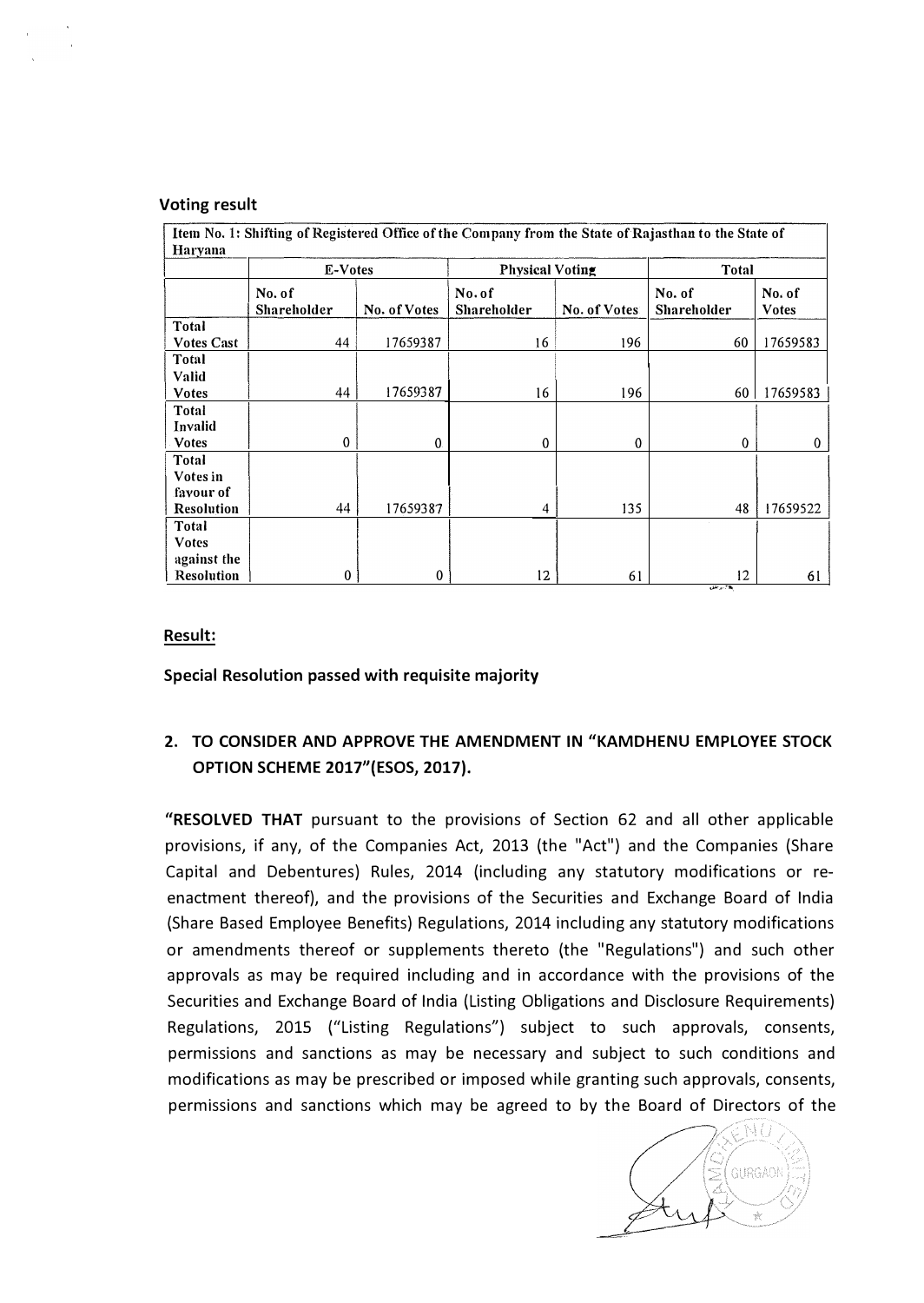Company (hereinafter referred to as "the Board" which term shall be deemed to include the Nomination and Remuneration Committee), consent of the Members of the Company be and is hereby accorded to amend the existing "Kamdhenu Employees Stock Option Scheme - 2017" ("ESOS 2017"/ the "Scheme") as already approved by the Members in their General Meeting held on 5<sup>th</sup> June, 2017 in the following manner:

"2. Definition and Interpretation

2.1 Definition - Exercise period shall be substituted as follows:

"Exercise period means six months from the date of completion of two years from the date of option granted in pursuance of this ESOS 2017."

Clause 6 of the Scheme:

# **6. Vesting Schedule/ Conditions**

The Vesting schedule would be as follows:

| <b>Vesting Period</b>                                                                                                          | % of Vesting |
|--------------------------------------------------------------------------------------------------------------------------------|--------------|
| On completion of one year from the date of<br>option granted (from the original date of<br>grant of options to the employees)  | 25%          |
| On completion of two years from the date<br>of option granted (from the original date of<br>grant of options to the employees) | 75%          |

Vesting of Options would be subject to continued employment with the Company on the date of vesting.

The specific Vesting schedule and Vesting conditions subject to which Vesting would take place would be outlined in the document given to the Option Grantee at the time of Grant of Options.

NI. GURGAON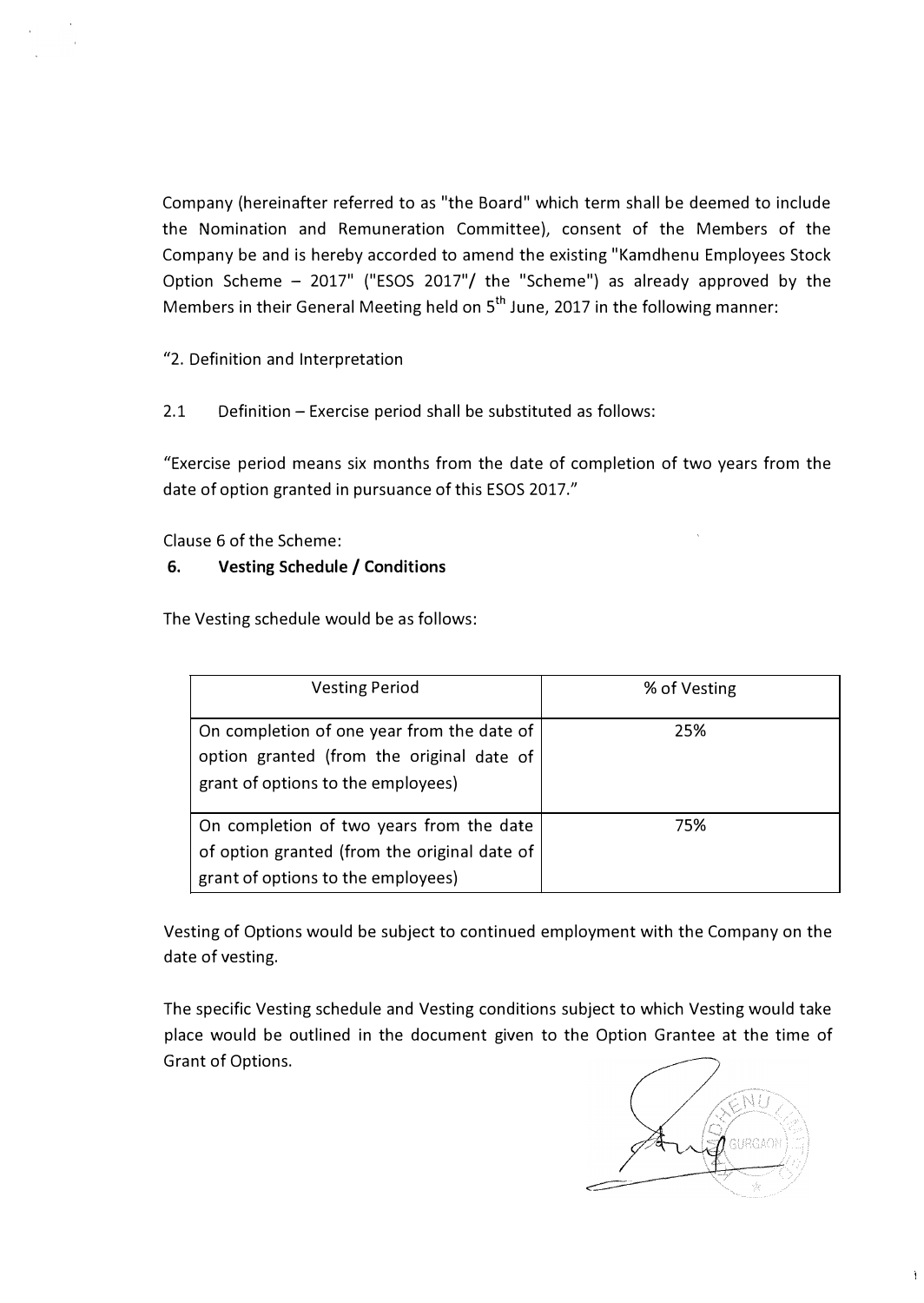# **Vesting of Options in case of Employees on long leave:**

The period of leave shall not be considered in determining the Vesting Period in the event the Employee is on a sabbatical. In all otherevents including approved earned leave and sick leave, the period of leave shall be included to calculate the Vesting Period."

# **Clause 7.2 of the Scheme:**

And "three {3) years" in clause 7.2 appearing after the words "a maximum period of "and before the words "from the respective date "shall be substituted with "six {6) months"

# **Clause 7.3 of the Scheme**

And row 1 and 2 of the table in clause 7.3 shall be substituted with following

| S.  | <b>Particulars</b>   | Vested*                       | Unvested*                     |
|-----|----------------------|-------------------------------|-------------------------------|
| NO. |                      |                               |                               |
| 1.  | While in             | Can be Exercised within six   | The<br>Options<br>would       |
|     | employment           | months from the respective    | continue to vest as per the   |
|     |                      | date of Vesting of Options.   | vesting schedule              |
| 2.  | Resignation          | All the Vested Options as on  | All Unvested Options as on    |
|     | <b>Termination</b>   | the date of submission of     | the date of submission of     |
|     | (other than due to   | resignation shall<br>be       | shall<br>resignation<br>stand |
|     | misconduct<br>or     | exercisable by the Option     | cancelled with effect from    |
|     | breach<br>of         | within<br>three<br>Grantee    | that date.                    |
|     | company              | from<br>his<br>months<br>last |                               |
|     | policies/terms<br>of | working<br>with<br>day<br>the |                               |
|     | employment)          | Company.                      |                               |

**RESOLVED FURTHER THAT** the exercise price of the stock options granted / to be granted under the Scheme{"ESOS 2017"/ the "Scheme") and remain unvested on the date of passing this resolution shall be Rs.10/- each per option granted convertible into equal number of Equity Shares of face value of Rs. 10/- each fully paid up.

**RESOLVED FURTHER THAT** the new equity shares to be allotted by the Company in the manner aforesaid shall rank paripassu in all respects with the then existing equity shares of the Company including dividend.

GURGAO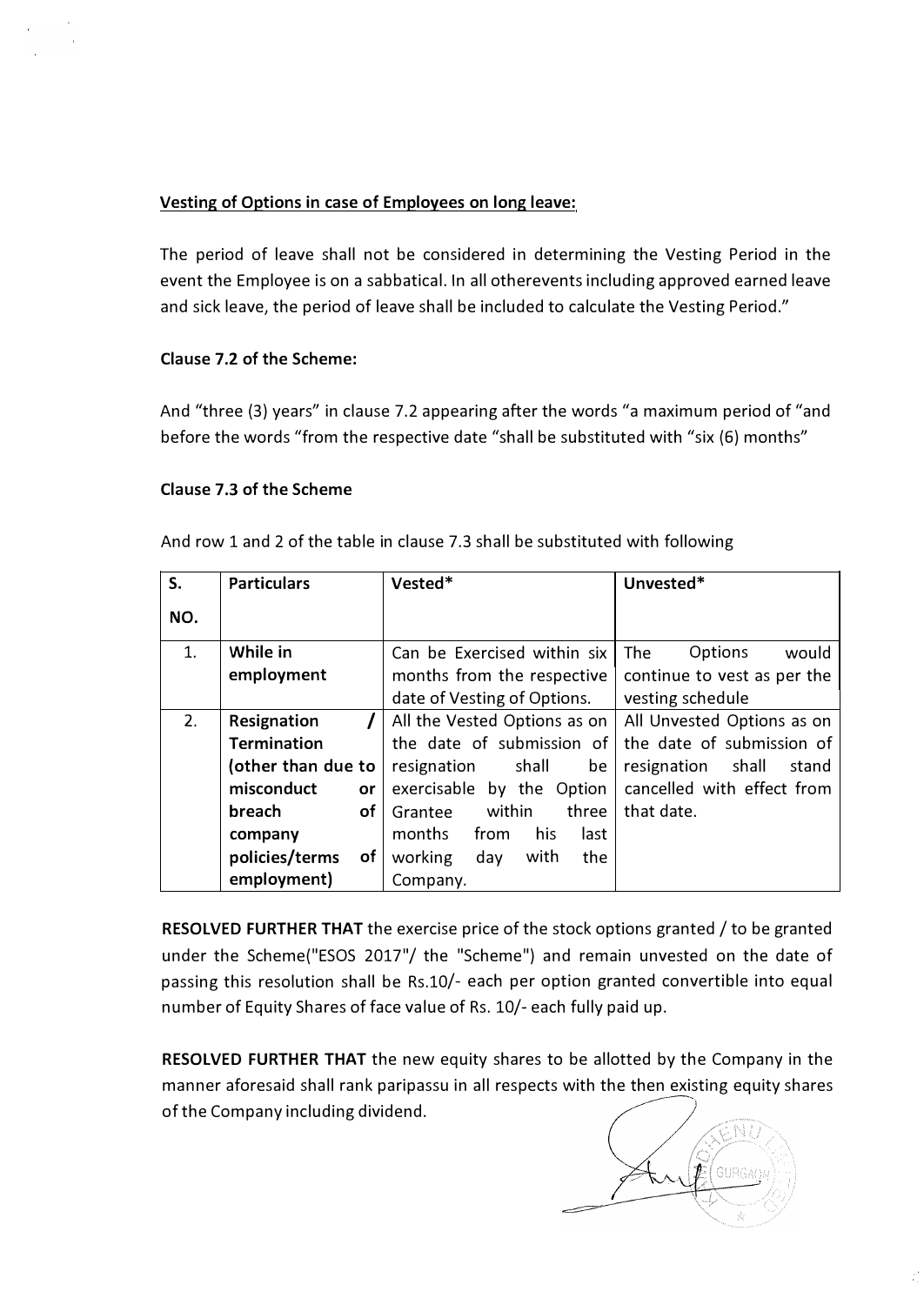**RESOLVED FURTHER THAT** the Board be and is hereby authorized on behalf of the Company to do all such acts, deeds, matters and things as it may at its absolute discretion, deem necessary or desirable for such purpose and with power on behalf of the Company to close/ withdraw/ defer the Scheme, to settle any questions, difficulties or doubts that may arise in this regard without being required to seek any further consent or approval of the Members, as it may in its absolute discretion deem fit and further to execute all documents and writings as may be necessary, proper, desirable or expedient and to give such directions and/or instructions as it may from time to time decide and to accept and give effect to such modifications, changes, variations, alterations, deletions, additions as regards the terms and conditions of the Scheme.

**RESOLVED FURTHER THAT** the Board be and is hereby authorized to delegate all or any powers conferred herein to Nomination and Remuneration Committee of Board of Directors, and to do all such acts, deeds, matters and things as also to execute such documents, writings etc. as may be necessary in this regard."

|                                                              | E-Votes               |              |                              | <b>Physical Voting</b> |                              | Total                  |  |
|--------------------------------------------------------------|-----------------------|--------------|------------------------------|------------------------|------------------------------|------------------------|--|
|                                                              | No. of<br>Shareholder | No. of Votes | No. of<br><b>Shareholder</b> | No. of Votes           | No. of<br><b>Shareholder</b> | No. of<br><b>Votes</b> |  |
| Total<br>Votes<br>Cast                                       | 44                    | 17659387     | 16                           | 196                    | 60                           | 17659583               |  |
| Total<br><b>Valid</b><br><b>V</b> otes                       | 43                    | 17659377     | 16                           | 196                    | 59                           | 17659573               |  |
| Total<br>Invalid<br>Votes                                    | 1                     | 10           | $\mathbf{0}$                 | $\theta$               | 1                            | 10                     |  |
| Total<br>Votes in<br>favour of<br>Resolution                 | 4 <sub>1</sub>        | 17366217     | $\ddot{4}$                   | 135                    | 45                           | 17366352               |  |
| Total<br><b>Votes</b><br>against<br>the<br><b>Resolution</b> | $\overline{2}$        | 293160       | 12                           | 61                     | 14                           | 293221                 |  |

#### **Voting result**

NT. GURGAO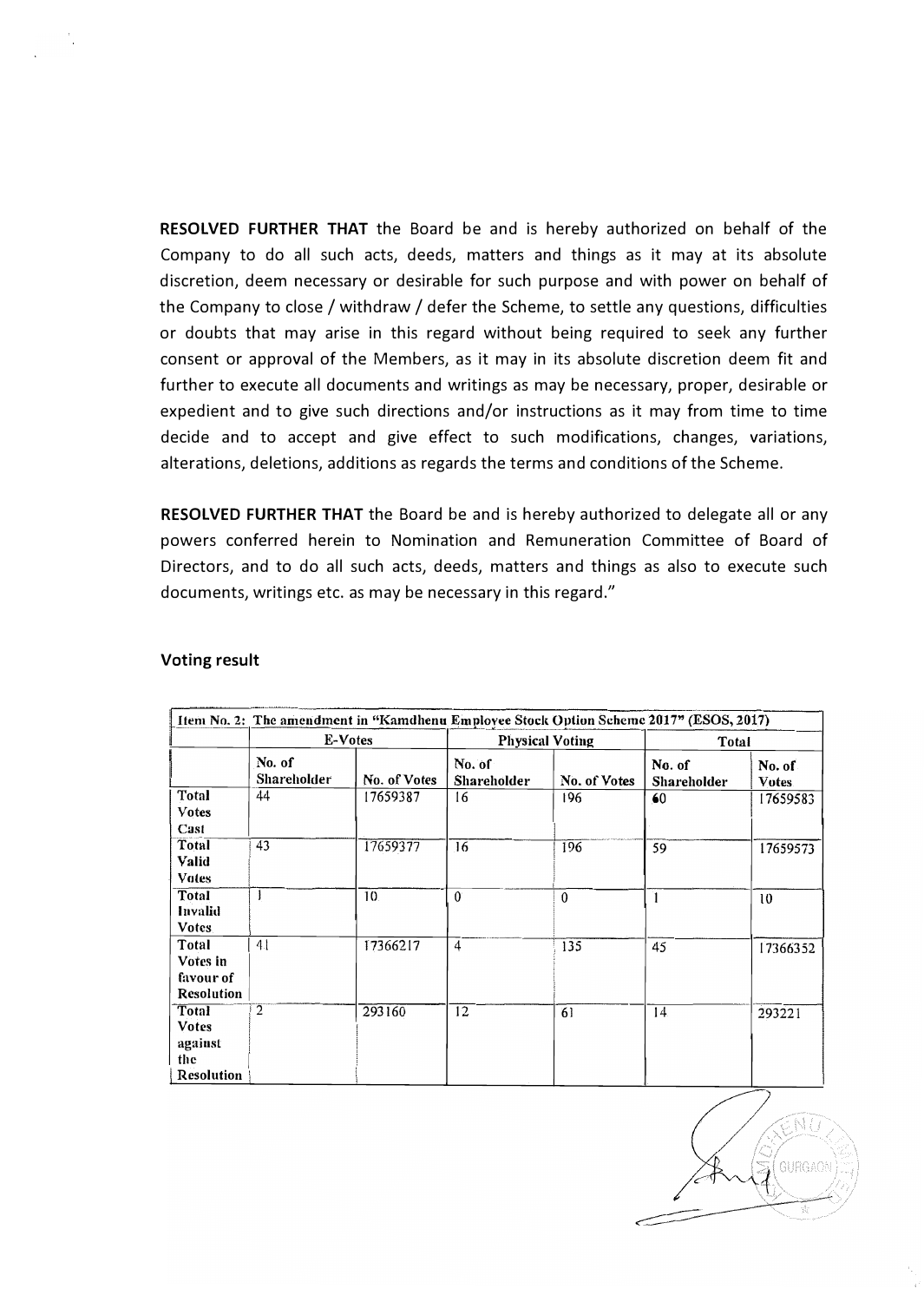#### **Result:**

**Special Resolution passed with requisite majority** 

**3. TO CONSIDER AND DESIGNATE MR. SATISH KUMAR AGARWAL AS CHAIRMAN & MANAGING DIRECTOR OF THE COMPANY AND CONTINUATION OF HIS APPOINTMENT EVEN AFTER ATTAINING THE AGE OF 70 YEARSFOR A PERIOD OF 3 CONSECUTIVE YEARS WITH EFFECT FROM lSTAPRIL, 2020 UPTO 31STMARCH, 2023.**

**"RESOLVED THAT** pursuant to recommendation of Audit Committee, Nomination and Remuneration Committee and approval of Board of Directors and subject to the provisions of Sections 196, 197, 198, 203 and the Companies (Appointment and Remuneration of Managerial Personnel) Rules, 2014 (including any statutory modification(s) or re-enactment thereof, for the time being in force) read with Schedule V of Companies Act, 2013 (the Act) and Article 97 of Articles of Association of the Company and Nomination & Remuneration Policy of the Company and subject to such other necessary approval(s), consent(s) or permission(s), as may be required,the consent of the Members of the Company be and is hereby accorded to designate Mr. Satish Kumar Agarwal (DIN: 00005981), as Chairman & Managing Director of the Company liable to retire by rotation for a period of 3 consecutive years with effect from  $1^\text{st}$  April, 2020 upto 31st March, 2023and be continue as Chairman & Managing Director of the Company even after attaining the age of 70 years,on such terms and conditions including the remuneration as already approved by the members in their25th Annual General Meeting held on 30<sup>th</sup> September, 2019

**RESOLVED FURTHER THAT** if in any financial year, the Company has no profits or its profits are inadequate, the Company will pay such remuneration by way of salary and perquisites as already approved by the members in their 25th Annual General Meeting held on 30<sup>th</sup> September, 2019 subject to the provisions of the Companies Act, 2013.

**RESOLVED FURTHER THAT** the Board be and is hereby authorized to execute, sign and file various forms, applications, documents, statement, returns and to take all the necessary steps to give effect to this resolution."

NU GURGAO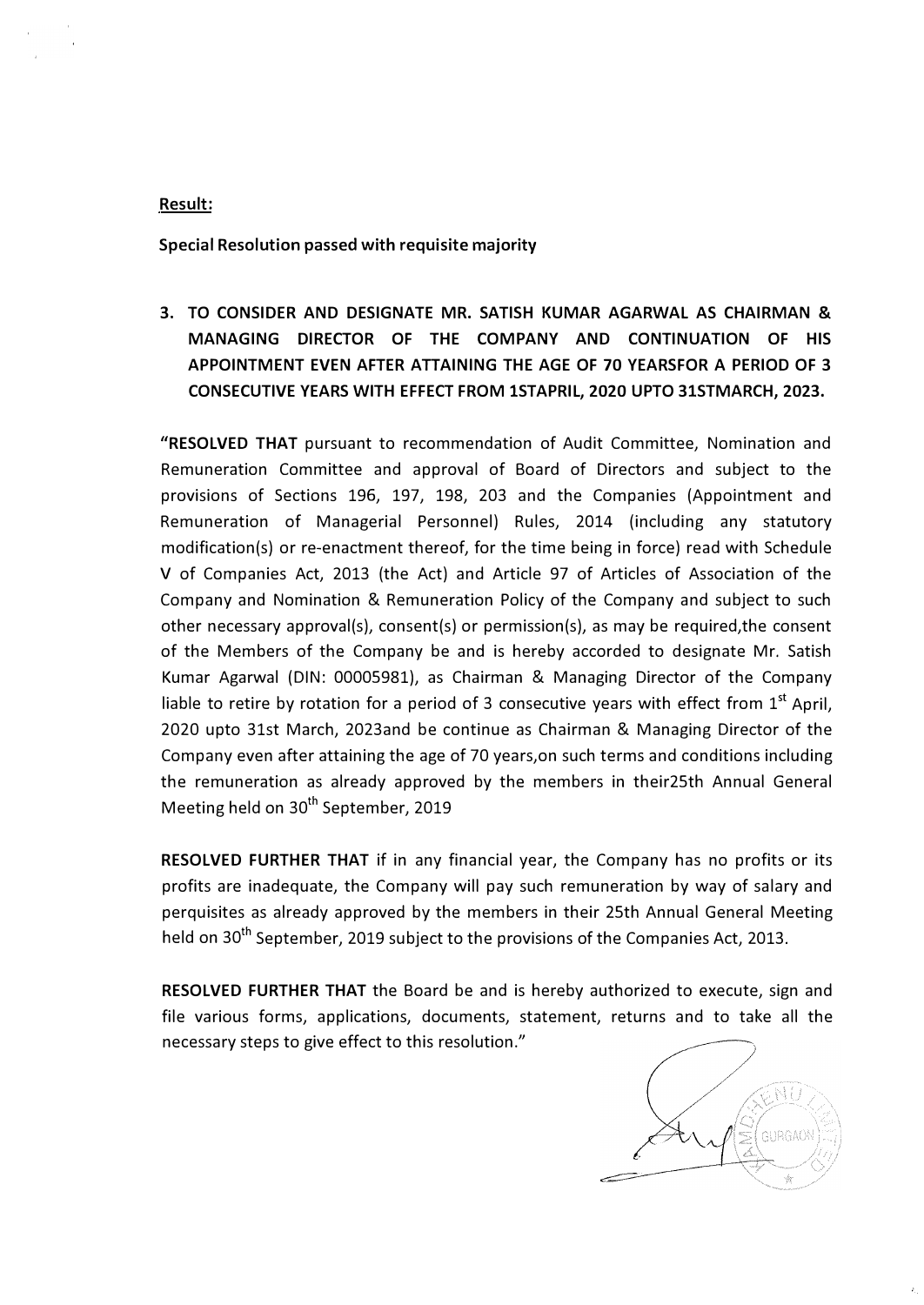#### **Voting result**

**Item No. 3: Designate Mr. Satish Kumar Agarwal as Chairman & Managing Director of the Company** and continuation of his appointment even after attaining the age of 70 years for a period of 3 consecutive years with effect from 1st April, 2020 upto 31st March, 2023.

|                   | E-Votes                      |              | <b>Physical Voting</b> |              | <b>Total</b>                 |                        |
|-------------------|------------------------------|--------------|------------------------|--------------|------------------------------|------------------------|
|                   | No. of<br><b>Shareholder</b> | No. of Votes | No. of<br>Shareholder  | No. of Votes | No. of<br><b>Shareholder</b> | No. of<br><b>Votes</b> |
| Total             | 44                           | 17659387     | 16                     | 196          | 60                           | 17659583               |
| <b>Votes</b>      |                              |              |                        |              |                              |                        |
| Cast              |                              |              |                        |              |                              |                        |
| Total             | 44                           | 17659387     | 16                     | 196          | 60                           | 17659583               |
| Valid             |                              |              |                        |              |                              |                        |
| <b>Votes</b>      |                              |              |                        |              |                              |                        |
| Total             | $\Omega$                     | $\theta$     | $\theta$               | $\bf{0}$     | $\bf{0}$                     | $\theta$               |
| Invalid           |                              |              |                        |              |                              |                        |
| <b>Votes</b>      |                              |              |                        |              |                              |                        |
| Total             | 43                           | 17659377     | $\overline{3}$         | 130          | 46                           | 17659507               |
| Votes in          |                              |              |                        |              |                              |                        |
| favour of         |                              |              |                        |              |                              |                        |
| <b>Resolution</b> |                              |              |                        |              |                              |                        |
| Total             | 1                            | 10           | 13                     | .66          | 14                           | 76                     |
| <b>Votes</b>      |                              |              |                        |              |                              |                        |
| against           |                              |              |                        |              |                              |                        |
| the               |                              |              |                        |              |                              |                        |
| Resolution        |                              |              |                        | ÷            | <b>ALEVATOR</b>              |                        |

# **Result:**

#### **Special Resolution passed with requisite majority**

For Kamdhenu Limited, GURGAON

(Satish Rumar Agarwal) **Chairman & Managing Director**  DIN: 00005981

**Date of Entry:20th March, 2020 Date of signing:20th March, 2020 Place:Bhiwadi**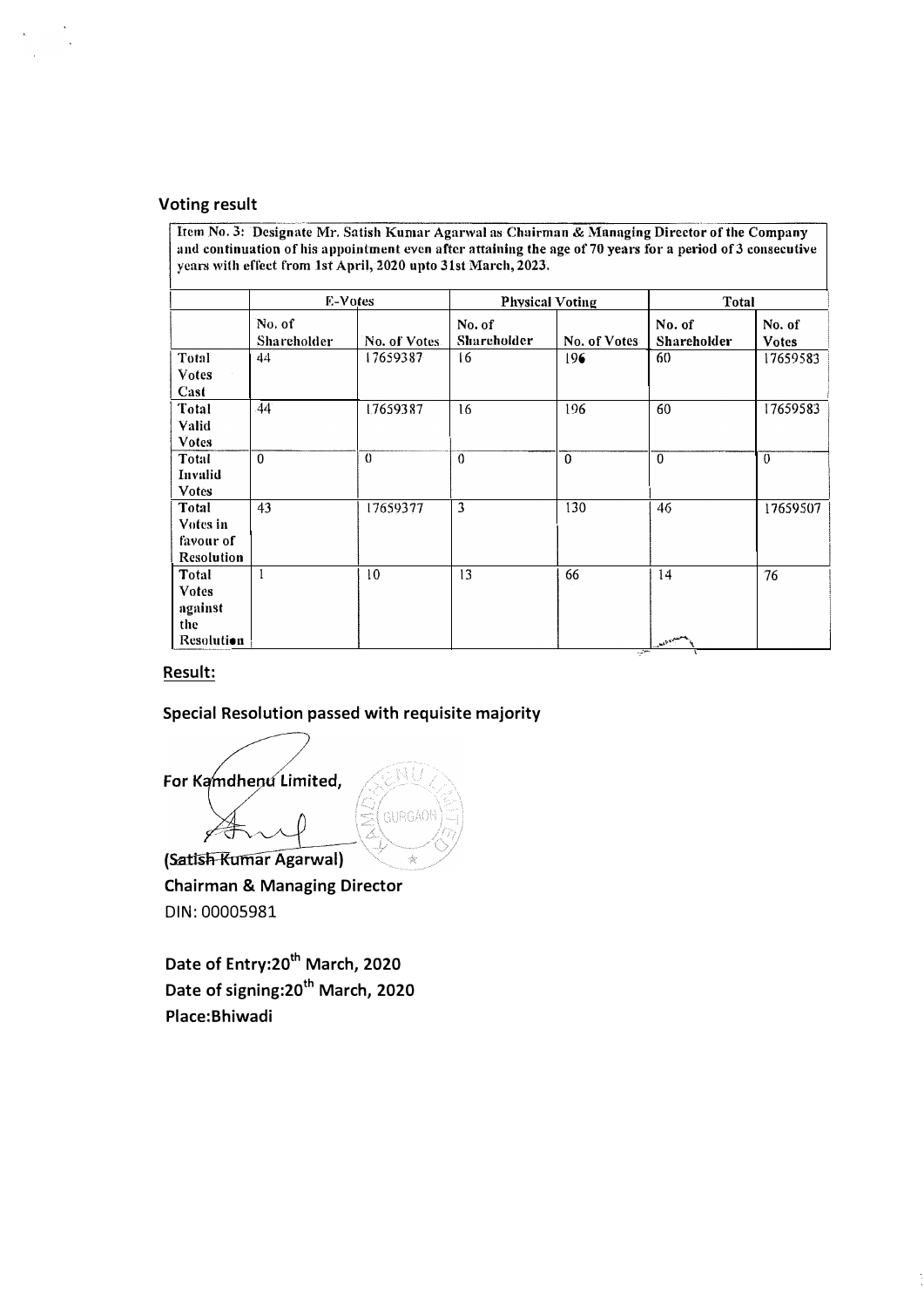# **RAJEEV GOEL** & **ASSOCIATES**

Advocates and Solicitors

# **REPORT OF SCRUTINIZER ON POSTAL BALLOT (INCLUDING E-VOTING}**

**To, The Chairman KAMDHENU LIMITED**  Regd. Office: A-1112 & A-1114 RIICO Industrial Area, Phase III Bhiwadi Alwar, Rajasthan-301019

Dear Sir,

**Kamdhenu Limited** (hereinafter referred to as **"the Company"),** a company incorporated under the provisions of the Companies Act, 1956, and having its Registered Office at A-1112 & A-1114, RIICO Industrial Area Phase-III Bhiwadi Alwar, Rajasthan, 301019 forwarded the following businesses to its members for approval by voting through Postal Ballot and e-voting process:

- 1. The shifting of Registered Office of the Company from the state of Rajasthan to the State of Haryana.
- 2. To consider and approve the amendment in "Kamdhenu Employee Stock Option Scheme 2017" (ESOS, 2017).
- 3. To consider and designate Mr. Satish Kumar Agarwal as Chairman & Managing Director of the Company and continuation of his appointment even after attaining the age of 70 years for a period of 3 consecutive years with effect from 1st April, 2020 upto 31st March, 2023.

The Company has appointed Mr. Praveen Kumar Bharti, LLB, ACS, of *Mis.* Rajeev Goel & Associates. Advocates & Solicitors, Delhi, as the Scrutinizer for the purpose of conducting the Postal Ballot voting process.

The Shareholders were provided option to exercise their vote either electronically or by way of Physical postal ballot form. Pursuant to the provisions of the Sections 108, 110 and other applicable provisions of the Companies Act, 2013 read with the Rules made thereunder, the Company has availed e-voting facility as an alternate, to all its Members, to enable them to cast their votes electronically, instead of dispatching the physical Postal Ballot Form by post. For this purpose, the Company had engaged the services of Kfin Technologies Private Limited for the purpose of providing e-voting facility to all its members.

The voting rights of the shareholders was determined in proportion to their, shares of the paid-up .. � ...... �'-"' '-)��.,,,..-� -� .. \ *{ lf�\:.t�'As& .* 

**I** Advocates **If**  $\frac{1}{2}$  $\mathcal{L} = \mathcal{L} \cup \left\{ \frac{1}{2} \right\}$  $\mathbb{Z} \times \mathbb{Z}$  $\forall x \forall x$ 

n

//

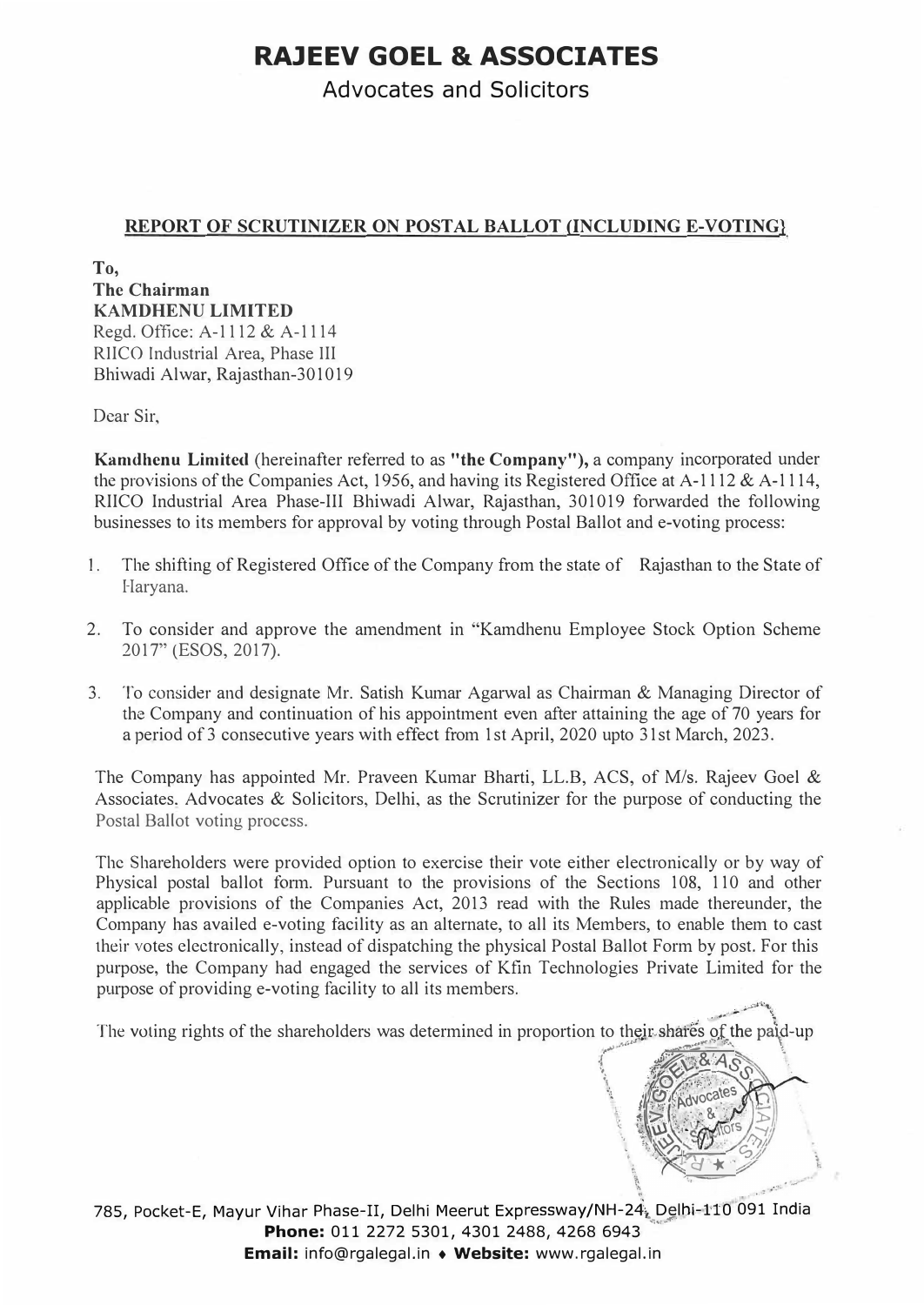Equity share capital of the Company, as on the cut-off date being 7th February, 2020. Voting period commenced on and from 18th February, 2020 at 9.00 A.M. and ended on 18<sup>th</sup> March, 2020 at 5 P.M.

#### **Management's Responsibility:**

The Management of the Company is responsible to ensure compliances with the requirement of the relevant provisions of the Companies Act, 2013, Rules made thereunder, the SEBI (LODR) Regulations, 2015 and other applicable provisions of law.

#### **Scrutinizer's Responsibility:**

The responsibility of the Scrutinizer is restricted to preparation of the Scrutinizer's Report based on the votes cast by the shareholders in respect of the resolution contained in the Postal ballot Notice. The Scrutinizer Report is based on the verification of the data provided by Kfin Technologies Private Limited from the e-voting system and the postal ballots received till 5 P.M. on 18th March, 2020.

The undersigned, accordingly, report as under:

As per the report received from Kfin Technologies Private Limited, total 60 (Sixty) members casted their votes. 44 (forty four) casted electronically and 16 postal ballot forms were received physically in Item No. 1, 2 and 3.

I have verified and scrutinized all the ballot papers/ e-voting and compiled the voting pattern, as Follows:

|                   | E-Votes               |                  | <b>Physical Voting</b> |                | <b>Total</b>          |                        |
|-------------------|-----------------------|------------------|------------------------|----------------|-----------------------|------------------------|
|                   | No. of<br>Shareholder | No. of Votes     | No. of<br>Shareholder  | No. of Votes   | No. of<br>Shareholder | No. of<br><b>Votes</b> |
| <b>Total</b>      |                       |                  |                        |                |                       |                        |
| <b>Votes Cast</b> | 44                    | 17659387         | 16                     | 196            | 60                    | 17659583               |
| <b>Total</b>      |                       |                  |                        |                |                       |                        |
| <b>Valid</b>      |                       |                  |                        |                |                       |                        |
| <b>Votes</b>      | 44                    | 17659387         | 16                     | 196            | 60                    | 17659583               |
| <b>Total</b>      |                       |                  |                        |                |                       |                        |
| Invalid           |                       |                  |                        |                |                       |                        |
| <b>Votes</b>      | $\overline{0}$        | $\boldsymbol{0}$ | $\overline{0}$         | $\overline{0}$ | $\mathbf{0}$          | $\theta$               |
| <b>Total</b>      |                       |                  |                        |                |                       |                        |
| Votes in          |                       |                  |                        |                |                       |                        |
| favour of         |                       |                  |                        |                |                       |                        |
| <b>Resolution</b> | 44                    | 17659387         | $\overline{4}$         | 135            | 48                    | 17659522               |
| <b>Total</b>      |                       |                  |                        |                |                       |                        |
| <b>Votes</b>      |                       |                  |                        |                |                       |                        |
| against the       |                       |                  |                        |                |                       |                        |
| <b>Resolution</b> | $\boldsymbol{0}$      | $\boldsymbol{0}$ | 12                     | 61             | 12                    | 61                     |

**Item No. 1: Shifting of Registered Office of the Company f <sup>r</sup>om the State of Rajasthan to the State of Harvana** 

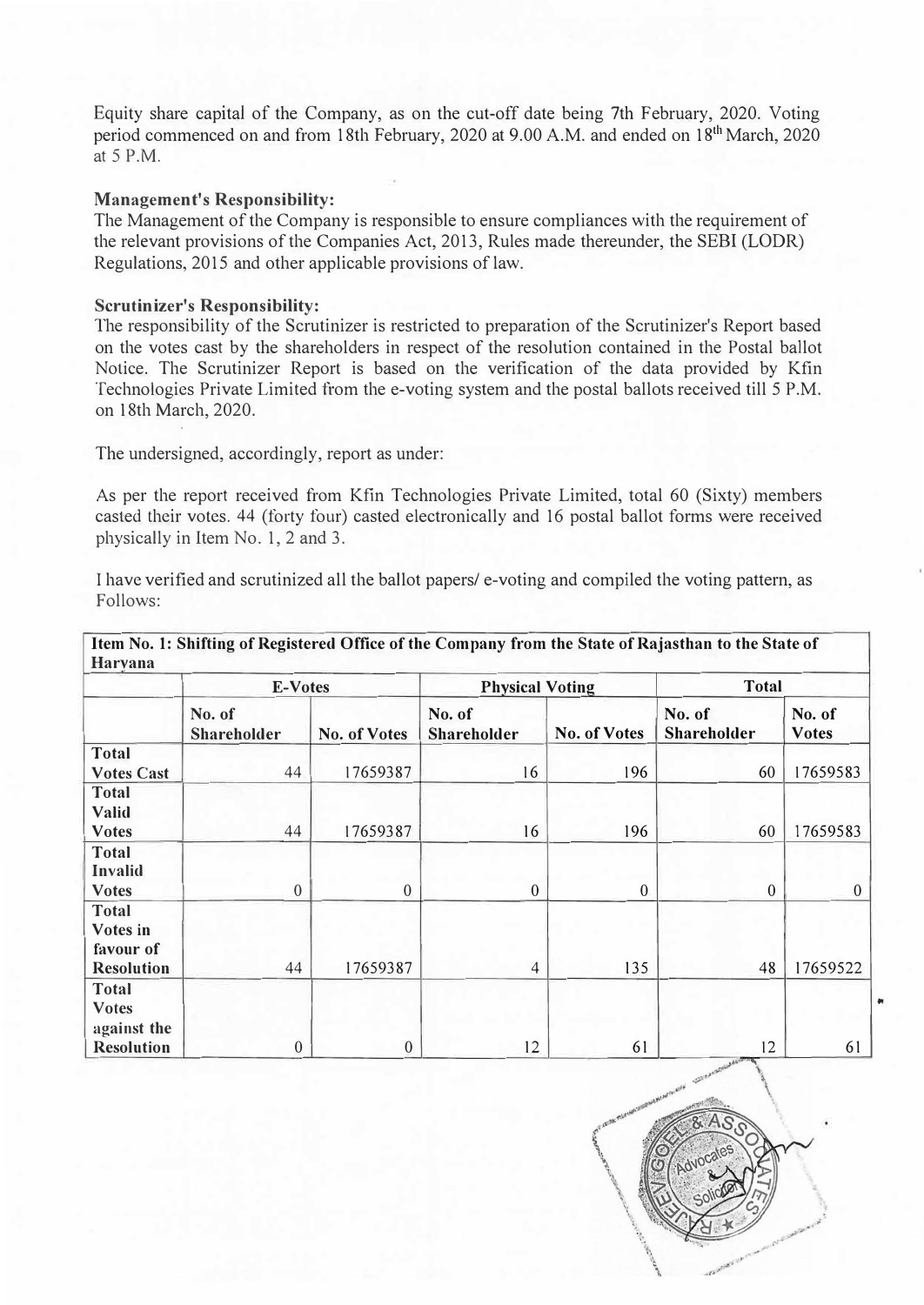|                                                                     |                              |              | Item No. 2: The amendment in "Kamdhenu Employee Stock Option Scheme 2017" (ESOS, 2017) |                        |                              |                        |  |  |
|---------------------------------------------------------------------|------------------------------|--------------|----------------------------------------------------------------------------------------|------------------------|------------------------------|------------------------|--|--|
|                                                                     | E-Votes                      |              |                                                                                        | <b>Physical Voting</b> |                              | <b>Total</b>           |  |  |
|                                                                     | No. of<br><b>Shareholder</b> | No. of Votes | No. of<br><b>Shareholder</b>                                                           | No. of Votes           | No. of<br><b>Shareholder</b> | No. of<br><b>Votes</b> |  |  |
| <b>Total</b><br><b>Votes</b><br>Cast                                | 44                           | 17659387     | 16                                                                                     | 196                    | 60                           | 17659583               |  |  |
| <b>Total</b><br><b>Valid</b><br><b>Votes</b>                        | 43                           | 17659377     | 16                                                                                     | 196                    | 59                           | 17659573               |  |  |
| <b>Total</b><br><b>Invalid</b><br><b>Votes</b>                      |                              | 10           | $\overline{0}$                                                                         | $\overline{0}$         |                              | 10                     |  |  |
| <b>Total</b><br>Votes in<br>favour of<br><b>Resolution</b>          | 41                           | 17366217     | $\overline{4}$                                                                         | 135                    | 45                           | 17366352               |  |  |
| <b>Total</b><br><b>Votes</b><br>against<br>the<br><b>Resolution</b> | $\overline{2}$               | 293160       | 12                                                                                     | 61                     | 14                           | 293221                 |  |  |

**Item No. 3: Designate Mr. Satish Kumar Agarwal as Chairman & Managing Director of the Company and continuation of his appointment even after attaining the age of 70 years for a period of 3 consecutive years with effect from 1st April, 2020 upto 31st March, 2023.** 

|                                                                     |                       | E-Votes      |                       | <b>Physical Voting</b> | <b>Total</b>                 |                        |
|---------------------------------------------------------------------|-----------------------|--------------|-----------------------|------------------------|------------------------------|------------------------|
|                                                                     | No. of<br>Shareholder | No. of Votes | No. of<br>Shareholder | No. of Votes           | No. of<br>Shareholder        | No. of<br><b>Votes</b> |
| <b>Total</b><br><b>Votes</b><br>Cast                                | 44                    | 17659387     | 16                    | 196                    | 60                           | 17659583               |
| <b>Total</b><br>Valid<br><b>Votes</b>                               | 44                    | 17659387     | 16                    | 196                    | 60                           | 17659583               |
| <b>Total</b><br><b>Invalid</b><br><b>Votes</b>                      | $\mathbf{0}$          | $\mathbf{0}$ | $\overline{0}$        | $\boldsymbol{0}$       | $\mathbf{0}$                 | $\overline{0}$         |
| <b>Total</b><br>Votes in<br>favour of<br><b>Resolution</b>          | 43                    | 17659377     | $\overline{3}$        | 130                    | 46                           | 17659507               |
| <b>Total</b><br><b>Votes</b><br>against<br>the<br><b>Resolution</b> | $\mathbf{I}$          | 10           | 13                    | 66                     | 14<br>W.S.L. Ja K. Mai di ku | 76                     |

![](_page_13_Picture_3.jpeg)